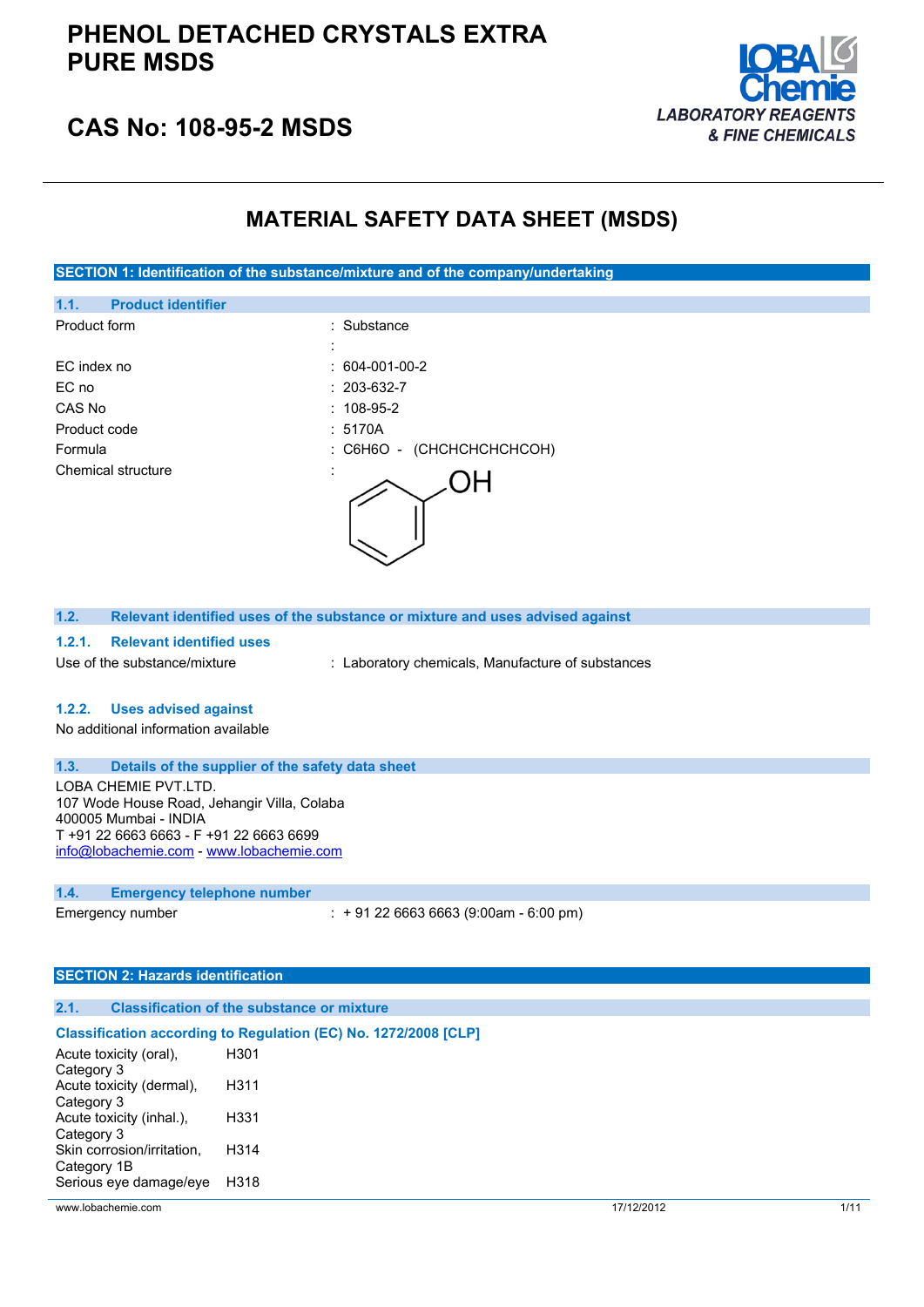Safety Data Sheet

irritation, Category 1 Germ cell mutagenicity, Category 2 H341 Specific target organ toxicity — Repeated exposure, Category 2 H373

Full text of classification categories and H statements : see section 16

### **Classification according to Directive 67/548/EEC or 1999/45/EC**

Muta.Cat.3; R68 T; R23/24/25 Xn; R48/20/21/22 C; R34 Full text of R-phrases: see section 16

## **Adverse physicochemical, human health and environmental effects**

No additional information available

| 2.2.<br><b>Label elements</b>                              |                                                                                                                                                                                                                                                                                                                                                                                                                                                |
|------------------------------------------------------------|------------------------------------------------------------------------------------------------------------------------------------------------------------------------------------------------------------------------------------------------------------------------------------------------------------------------------------------------------------------------------------------------------------------------------------------------|
| Labelling according to Regulation (EC) No. 1272/2008 [CLP] |                                                                                                                                                                                                                                                                                                                                                                                                                                                |
| Hazard pictograms (CLP)                                    |                                                                                                                                                                                                                                                                                                                                                                                                                                                |
|                                                            | GHS05<br>GHS06<br>GHS08                                                                                                                                                                                                                                                                                                                                                                                                                        |
| Signal word (CLP)                                          | : Danger                                                                                                                                                                                                                                                                                                                                                                                                                                       |
| Hazard statements (CLP)                                    | : H301+H311+H331 - Toxic if swallowed, in contact with skin or if inhaled<br>H314 - Causes severe skin burns and eye damage<br>H341 - Suspected of causing genetic defects<br>H373 - May cause damage to organs through prolonged or repeated exposure                                                                                                                                                                                         |
| Precautionary statements (CLP)                             | : P201 - Obtain special instructions before use<br>P280 - Wear protective gloves/protective clothing/eye protection/face protection<br>P301+P310 - IF SWALLOWED: immediately call a POISON CENTER or<br>doctor/physician<br>P305+P351+P338 - IF IN EYES: Rinse cautiously with water for several minutes.<br>Remove contact lenses, if present and easy to do. Continue rinsing<br>P310 - Immediately call a POISON CENTER or doctor/physician |

### **2.3. Other hazards**

No additional information available

|                          | <b>SECTION 3: Composition/information on ingredients</b> |      |  |  |
|--------------------------|----------------------------------------------------------|------|--|--|
|                          |                                                          |      |  |  |
| 3.1.<br><b>Substance</b> |                                                          |      |  |  |
| Name                     | : PHENOL DETACHED CRYSTALS EXTRA PURE                    |      |  |  |
| CAS No                   | $: 108-95-2$                                             |      |  |  |
| www.lobachemie.com       | 17/12/2012                                               | 2/11 |  |  |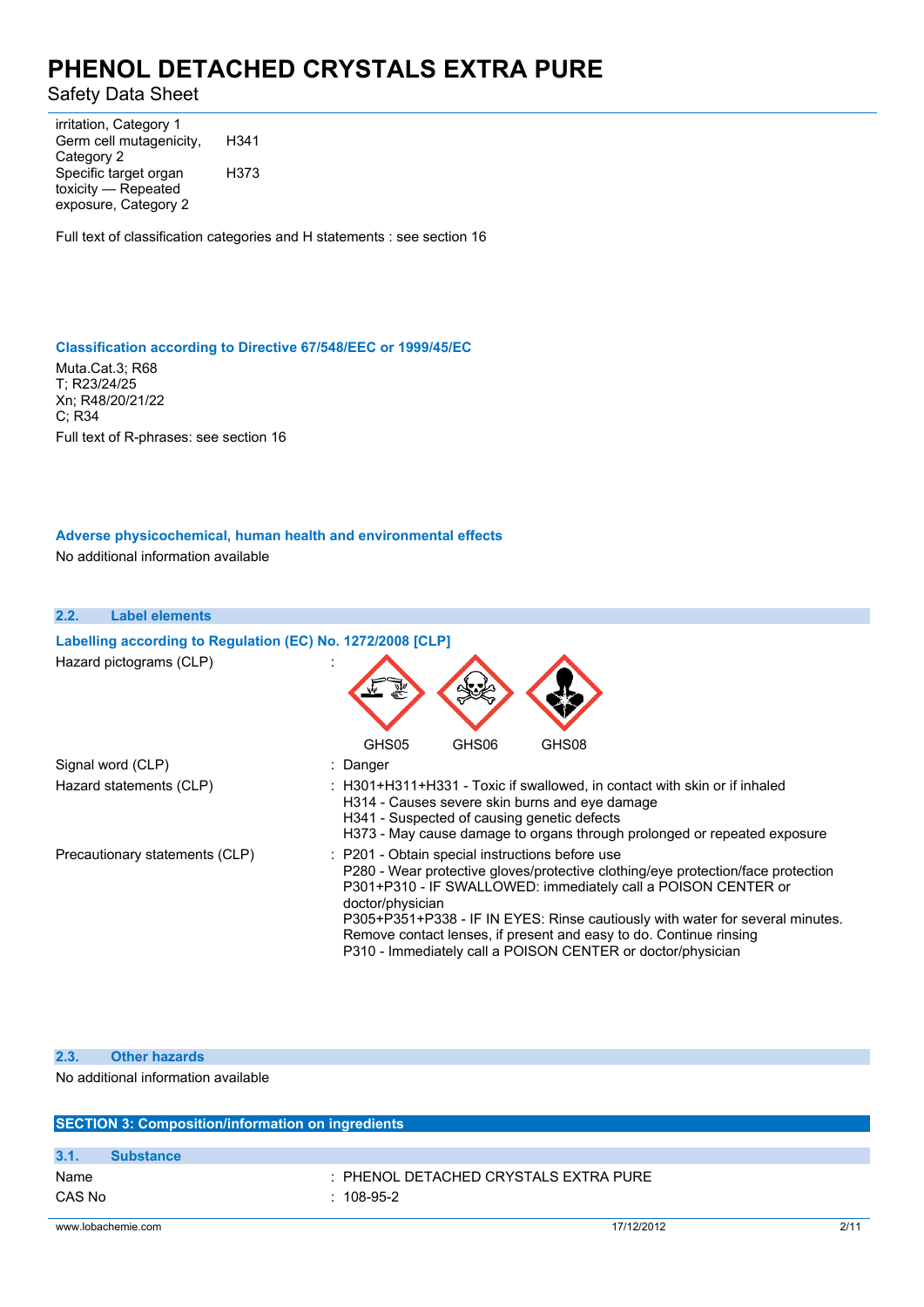Safety Data Sheet

| EC no       | $: 203-632-7$    |
|-------------|------------------|
| EC index no | $: 604-001-00-2$ |

Full text of R- and H-phrases: see section 16

| 3.2. | <b>Mixture</b> |  |
|------|----------------|--|
|      | Not applicable |  |

| <b>SECTION 4: First aid measures</b>                                |                                                                                                                                                                                                                                                                          |
|---------------------------------------------------------------------|--------------------------------------------------------------------------------------------------------------------------------------------------------------------------------------------------------------------------------------------------------------------------|
|                                                                     |                                                                                                                                                                                                                                                                          |
| 4.1.<br><b>Description of first aid measures</b>                    |                                                                                                                                                                                                                                                                          |
| First-aid measures after inhalation                                 | : Remove victim to fresh air and keep at rest in a position comfortable for breathing.<br>Immediately call a POISON CENTER or doctor/physician. Specific treatment is<br>urgent (see  on this label).                                                                    |
| First-aid measures after skin contact                               | Immediately call a POISON CENTER or doctor/physician. Remove/Take off<br>immediately all contaminated clothing. Wash with plenty of soap and water. Specific<br>measures (see  on this label). Wash contaminated clothing before reuse. Rinse<br>skin with water/shower. |
| First-aid measures after eye contact                                | : Rinse cautiously with water for several minutes. Remove contact lenses, if present<br>and easy to do. Continue rinsing. Immediately call a POISON CENTER or<br>doctor/physician. Specific treatment (see  on this label).                                              |
| First-aid measures after ingestion                                  | Rinse mouth. Immediately call a POISON CENTER or doctor/physician. Specific<br>treatment (see  on this label). Do NOT induce vomiting.                                                                                                                                   |
| 4.2.<br>Most important symptoms and effects, both acute and delayed |                                                                                                                                                                                                                                                                          |
| Symptoms/injuries                                                   | : Causes severe skin burns and eye damage. Suspected of causing genetic defects.<br>Causes damage to organs.                                                                                                                                                             |
| Symptoms/injuries after inhalation                                  | : Corrosive to the respiratory tract.                                                                                                                                                                                                                                    |
| Symptoms/injuries after skin contact                                | : Repeated exposure to this material can result in absorption through skin causing<br>significant health hazard. Toxic in contact with skin.                                                                                                                             |
| Symptoms/injuries after eye contact                                 | : Causes serious eye damage.                                                                                                                                                                                                                                             |
| Symptoms/injuries after ingestion                                   | : Toxic if swallowed. Swallowing a small quantity of this material will result in serious<br>health hazard.                                                                                                                                                              |

### **4.3. Indication of any immediate medical attention and special treatment needed**

|        | Treat symptomatically.                                |                                                                        |
|--------|-------------------------------------------------------|------------------------------------------------------------------------|
|        | <b>SECTION 5: Firefighting measures</b>               |                                                                        |
| 5.1.   | <b>Extinguishing media</b>                            |                                                                        |
|        | Suitable extinguishing media                          | : dry chemical powder, alcohol-resistant foam, carbon dioxide (CO2).   |
|        | Unsuitable extinguishing media                        | : Do not use a heavy water stream.                                     |
| 5.2.   | Special hazards arising from the substance or mixture |                                                                        |
|        | No additional information available                   |                                                                        |
| 5.3.   | <b>Advice for firefighters</b>                        |                                                                        |
|        | Protection during firefighting                        | : Do not attempt to take action without suitable protective equipment. |
|        | <b>SECTION 6: Accidental release measures</b>         |                                                                        |
| 6.1.   |                                                       | Personal precautions, protective equipment and emergency procedures    |
| 6.1.1. | For non-emergency personnel                           |                                                                        |
|        | Emergency procedures                                  | : Evacuate unnecessary personnel.                                      |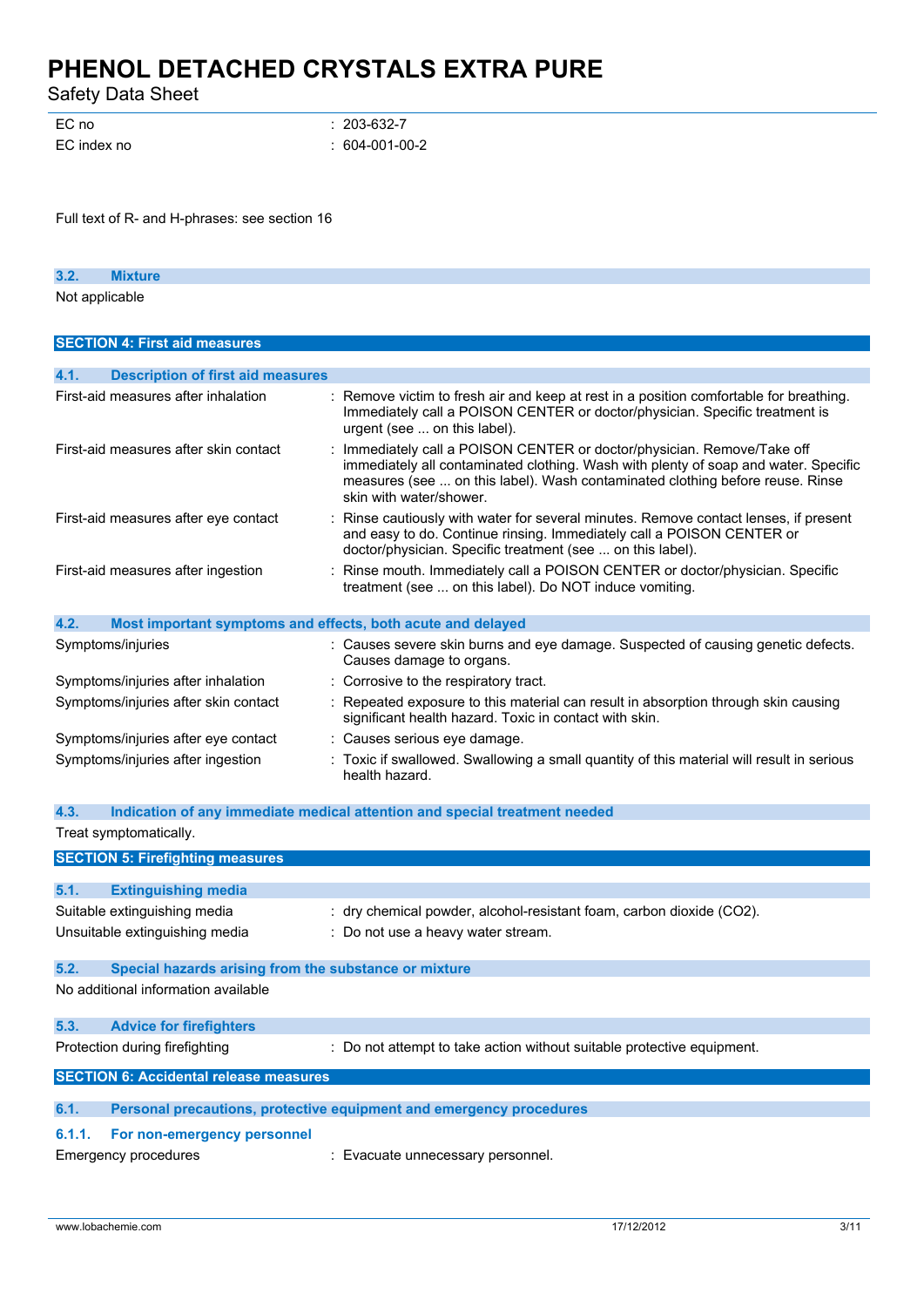| 6.1.2.                        | For emergency responders                                     |                                                                                                                                                                                                                                                                              |
|-------------------------------|--------------------------------------------------------------|------------------------------------------------------------------------------------------------------------------------------------------------------------------------------------------------------------------------------------------------------------------------------|
| Protective equipment          |                                                              | Use personal protective equipment as required.                                                                                                                                                                                                                               |
|                               | Emergency procedures                                         | Stop release.                                                                                                                                                                                                                                                                |
| 6.2.                          | <b>Environmental precautions</b>                             |                                                                                                                                                                                                                                                                              |
|                               | Avoid release to the environment.                            |                                                                                                                                                                                                                                                                              |
| 6.3.                          | Methods and material for containment and cleaning up         |                                                                                                                                                                                                                                                                              |
|                               | Methods for cleaning up                                      | : Clean up immediately by sweeping or vacuum.                                                                                                                                                                                                                                |
| 6.4.                          | <b>Reference to other sections</b>                           |                                                                                                                                                                                                                                                                              |
|                               | No additional information available                          |                                                                                                                                                                                                                                                                              |
|                               | <b>SECTION 7: Handling and storage</b>                       |                                                                                                                                                                                                                                                                              |
| 7.1.                          | <b>Precautions for safe handling</b>                         |                                                                                                                                                                                                                                                                              |
| Precautions for safe handling |                                                              | Do not breathe dust/fume/gas/mist/vapours/spray. Obtain special instructions before<br>use. Use personal protective equipment as required. Do not handle until all safety<br>precautions have been read and understood. Avoid breathing<br>dust/fume/gas/mist/vapours/spray. |
|                               | Hygiene measures                                             | Do not eat, drink or smoke when using this product. Wash  thoroughly after<br>handling. Wash contaminated clothing before reuse.                                                                                                                                             |
| 7.2.                          | Conditions for safe storage, including any incompatibilities |                                                                                                                                                                                                                                                                              |
|                               | <b>Technical measures</b>                                    | : Comply with applicable regulations.                                                                                                                                                                                                                                        |
|                               | Storage conditions                                           | Store in original container. Keep container tightly closed. Store in a dry place.<br>Protect from moisture.                                                                                                                                                                  |
|                               | Packaging materials                                          | Do not store in corrodable metal.                                                                                                                                                                                                                                            |
| 7.3.                          | <b>Specific end use(s)</b>                                   |                                                                                                                                                                                                                                                                              |
|                               | No additional information available                          |                                                                                                                                                                                                                                                                              |
|                               | <b>SECTION 8: Exposure controls/personal protection</b>      |                                                                                                                                                                                                                                                                              |
| 8.1.                          | <b>Control parameters</b>                                    |                                                                                                                                                                                                                                                                              |
|                               | No additional information available                          |                                                                                                                                                                                                                                                                              |

| 8.2.<br><b>Exposure controls</b>                              |                                     |            |      |
|---------------------------------------------------------------|-------------------------------------|------------|------|
| Hand protection                                               | : protective gloves                 |            |      |
| Eye protection                                                | : Chemical goggles or face shield   |            |      |
| Skin and body protection                                      | : Wear suitable protective clothing |            |      |
| Respiratory protection                                        | : Wear respiratory protection       |            |      |
| <b>SECTION 9: Physical and chemical properties</b>            |                                     |            |      |
| 9.1.<br>Information on basic physical and chemical properties |                                     |            |      |
| Physical state                                                | : Solid                             |            |      |
| Colour                                                        | : White crystals.                   |            |      |
| Odour                                                         | : No data available                 |            |      |
| Odour threshold                                               | : No data available                 |            |      |
| www.lobachemie.com                                            |                                     | 17/12/2012 | 4/11 |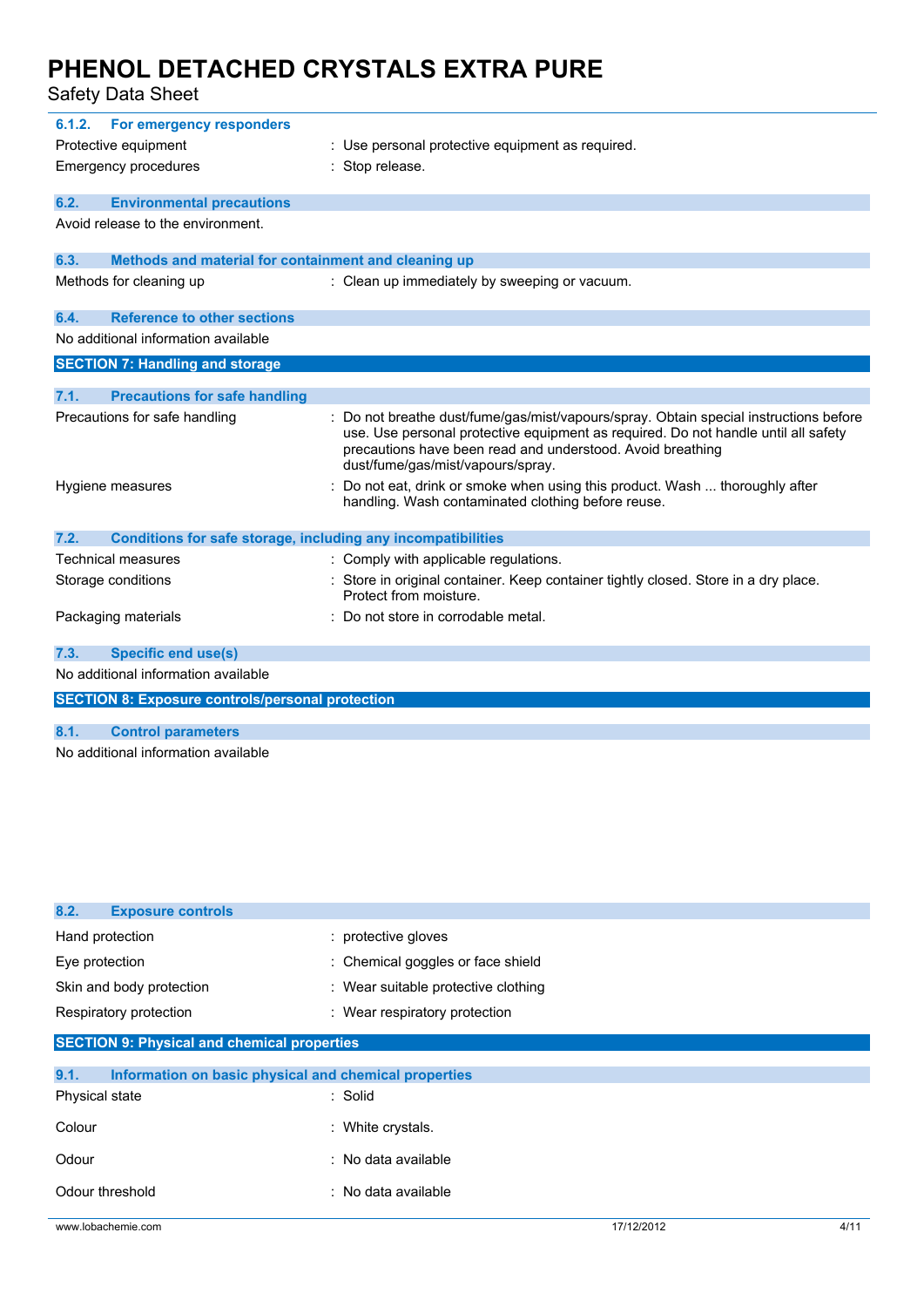## Safety Data Sheet

| рH                                         | No data available       |
|--------------------------------------------|-------------------------|
| Relative evaporation rate (butylacetate=1) | No data available<br>÷. |
| Melting point                              | No data available       |
| Freezing point                             | No data available       |
| Boiling point                              | No data available       |
| Flash point                                | : No data available     |
| Auto-ignition temperature                  | No data available       |
| Decomposition temperature                  | No data available       |
| Flammability (solid, gas)                  | No data available       |
| Vapour pressure                            | No data available       |
| Relative vapour density at 20 °C           | No data available       |
| Relative density                           | No data available       |
| Solubility                                 | No data available       |
| Log Pow                                    | No data available       |
| Viscosity, kinematic                       | No data available       |
| Viscosity, dynamic                         | No data available       |
| <b>Explosive properties</b>                | No data available       |
| Oxidising properties                       | No data available       |
| <b>Explosive limits</b>                    | No data available       |

|       | No additional information available                  |
|-------|------------------------------------------------------|
|       | <b>SECTION 10: Stability and reactivity</b>          |
|       |                                                      |
| 10.1. | <b>Reactivity</b>                                    |
|       | Thermal decomposition generates : Corrosive vapours. |
| 10.2. | <b>Chemical stability</b>                            |
|       | Stable under normal conditions.                      |
| 10.3. | <b>Possibility of hazardous reactions</b>            |
|       | No additional information available                  |
| 10.4. | <b>Conditions to avoid</b>                           |
|       | Direct sunlight. Air contact. Moisture.              |
| 10.5. | <b>Incompatible materials</b>                        |
|       | No additional information available                  |

## **10.6. Hazardous decomposition products**

Thermal decomposition generates : Corrosive vapours.

**9.2. Other information**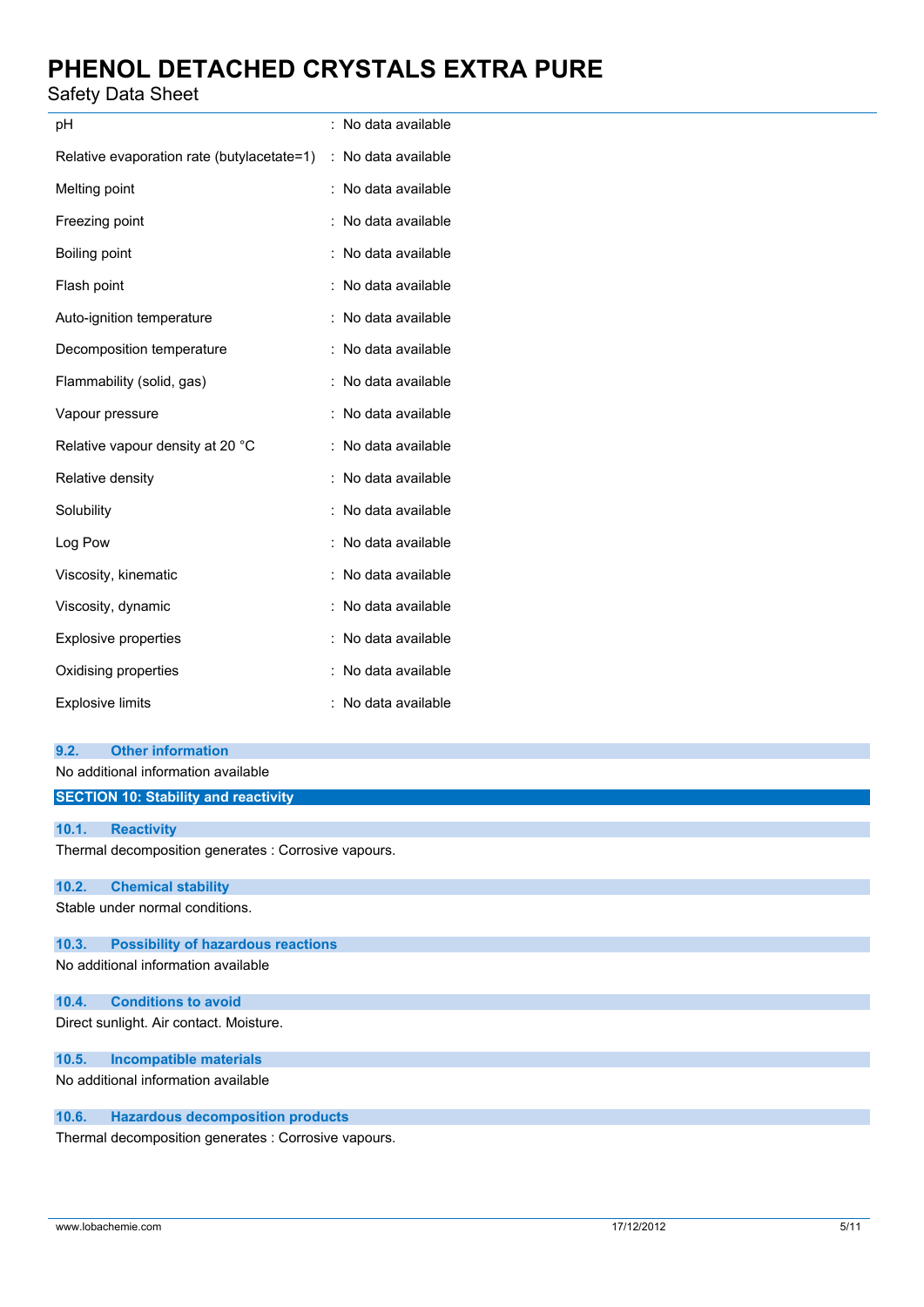Safety Data Sheet

| <b>Information on toxicological effects</b><br>11.1.  |                                                                                                  |
|-------------------------------------------------------|--------------------------------------------------------------------------------------------------|
| Acute toxicity                                        | : Oral: Toxic if swallowed. Dermal: Toxic in contact with skin. Inhalation: Toxic if<br>inhaled. |
| Skin corrosion/irritation                             | : Causes severe skin burns and eye damage.                                                       |
| Serious eye damage/irritation                         | Causes serious eye damage.                                                                       |
| Respiratory or skin sensitisation                     | Not classified                                                                                   |
| Germ cell mutagenicity                                | Suspected of causing genetic defects.                                                            |
| Carcinogenicity                                       | : Not classified                                                                                 |
| Reproductive toxicity                                 | Not classified                                                                                   |
| Specific target organ toxicity (single<br>exposure)   | Not classified                                                                                   |
| Additional information                                | : Corrosive to the respiratory tract                                                             |
| Specific target organ toxicity (repeated<br>exposure) | : May cause damage to organs through prolonged or repeated exposure.                             |
| Aspiration hazard                                     | : Not classified                                                                                 |
| Potential adverse human health effects                | : Toxic if swallowed. Toxic in contact with skin.                                                |
| and symptoms                                          |                                                                                                  |
| <b>SECTION 12: Ecological information</b>             |                                                                                                  |
| <b>Toxicity</b><br>12.1.                              |                                                                                                  |
| No additional information available                   |                                                                                                  |
|                                                       |                                                                                                  |
|                                                       |                                                                                                  |
| 12.2.<br><b>Persistence and degradability</b>         |                                                                                                  |

No additional information available

### **12.3. Bioaccumulative potential**

No additional information available

### **12.4. Mobility in soil**

No additional information available

## **12.5. Results of PBT and vPvB assessment**

No additional information available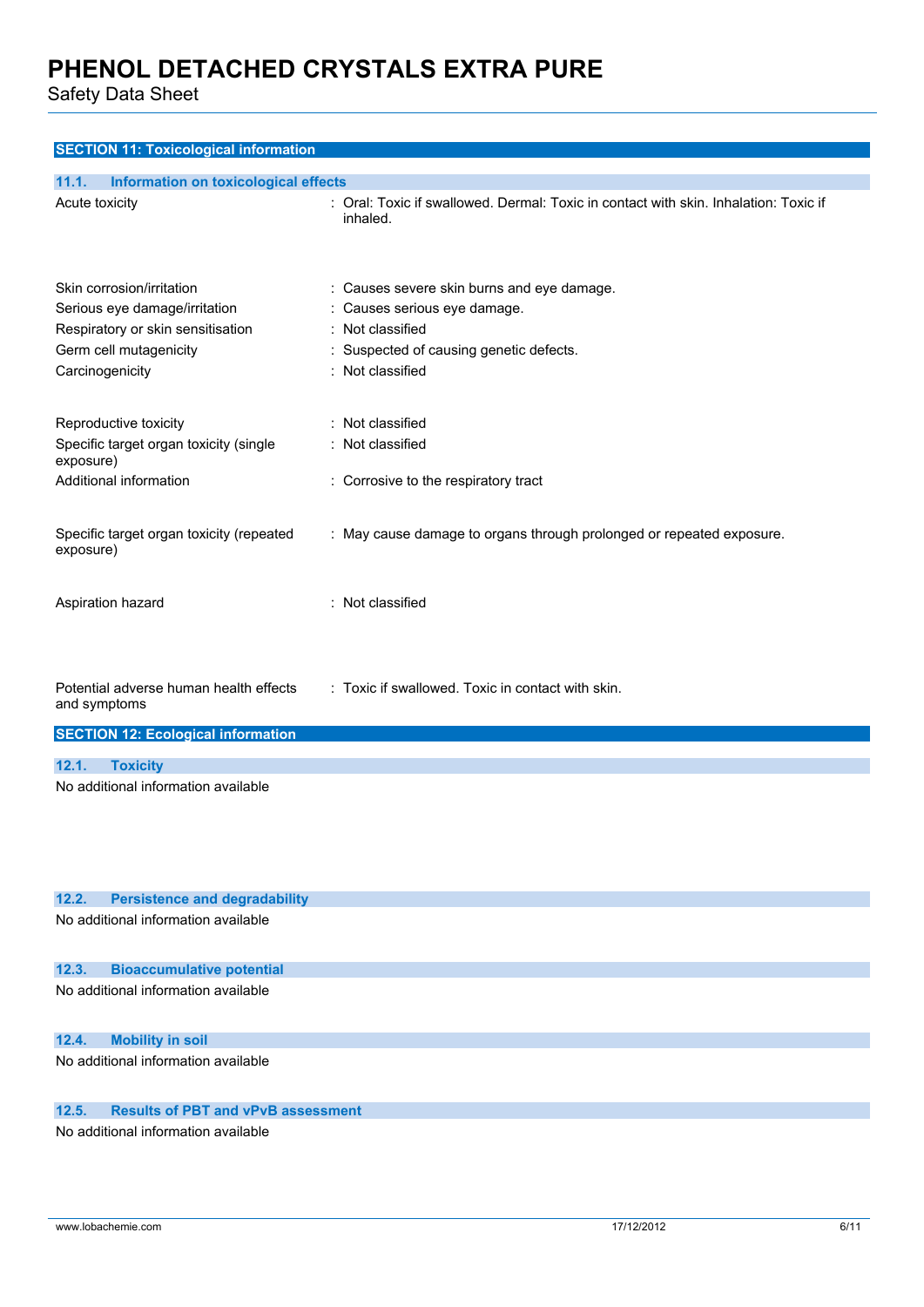| No additional information available<br>13.1.<br><b>Waste treatment methods</b><br>Product/Packaging disposal<br>: Dispose of contents/container to<br>recommendations<br>Ecology - waste materials<br>: Hazardous waste due to toxicity.<br>In accordance with ADR / RID / IMDG / IATA / ADN<br>14.1.<br><b>UN number</b><br>UN-No. (ADR)<br>: 1671<br>UN-No. (IMDG)<br>1671<br>UN-No.(IATA)<br>: 1671<br>UN-No.(ADN)<br>1671<br>UN-No. (RID)<br>: 1671<br>14.2.<br><b>UN proper shipping name</b><br>Proper Shipping Name (ADR)<br>: PHENOL, SOLID<br>: PHENOL, SOLID<br>Proper Shipping Name (IMDG)<br>Proper Shipping Name (IATA)<br>: PHENOL, SOLID<br>Proper Shipping Name (ADN)<br>: PHENOL, SOLID<br>Proper Shipping Name (RID)<br>: PHENOL, SOLID<br>Transport document description (ADR)<br>: UN 1671 PHENOL, SOLID, 6.1, II, (D/E)<br>Transport document description (IMDG)<br>: UN 1671 PHENOL, SOLID, 6.1, II<br>Transport document description (IATA)<br>: UN 1671 PHENOL, SOLID, 6.1, II<br>Transport document description (ADN)<br>: UN 1671 PHENOL, SOLID, 6.1, II<br>Transport document description (RID)<br>: UN 1671 PHENOL, SOLID, 6.1, II<br>14.3.<br><b>Transport hazard class(es)</b><br><b>ADR</b><br>Transport hazard class(es) (ADR)<br>: 6.1<br>: 6.1<br>Danger labels (ADR)<br><b>IMDG</b><br>Transport hazard class(es) (IMDG)<br>: 6.1<br>: 6.1<br>Danger labels (IMDG) | <b>Other adverse effects</b><br>12.6.      |  |
|-------------------------------------------------------------------------------------------------------------------------------------------------------------------------------------------------------------------------------------------------------------------------------------------------------------------------------------------------------------------------------------------------------------------------------------------------------------------------------------------------------------------------------------------------------------------------------------------------------------------------------------------------------------------------------------------------------------------------------------------------------------------------------------------------------------------------------------------------------------------------------------------------------------------------------------------------------------------------------------------------------------------------------------------------------------------------------------------------------------------------------------------------------------------------------------------------------------------------------------------------------------------------------------------------------------------------------------------------------------------------------------------------------|--------------------------------------------|--|
|                                                                                                                                                                                                                                                                                                                                                                                                                                                                                                                                                                                                                                                                                                                                                                                                                                                                                                                                                                                                                                                                                                                                                                                                                                                                                                                                                                                                       |                                            |  |
|                                                                                                                                                                                                                                                                                                                                                                                                                                                                                                                                                                                                                                                                                                                                                                                                                                                                                                                                                                                                                                                                                                                                                                                                                                                                                                                                                                                                       | <b>SECTION 13: Disposal considerations</b> |  |
|                                                                                                                                                                                                                                                                                                                                                                                                                                                                                                                                                                                                                                                                                                                                                                                                                                                                                                                                                                                                                                                                                                                                                                                                                                                                                                                                                                                                       |                                            |  |
|                                                                                                                                                                                                                                                                                                                                                                                                                                                                                                                                                                                                                                                                                                                                                                                                                                                                                                                                                                                                                                                                                                                                                                                                                                                                                                                                                                                                       |                                            |  |
|                                                                                                                                                                                                                                                                                                                                                                                                                                                                                                                                                                                                                                                                                                                                                                                                                                                                                                                                                                                                                                                                                                                                                                                                                                                                                                                                                                                                       |                                            |  |
|                                                                                                                                                                                                                                                                                                                                                                                                                                                                                                                                                                                                                                                                                                                                                                                                                                                                                                                                                                                                                                                                                                                                                                                                                                                                                                                                                                                                       | <b>SECTION 14: Transport information</b>   |  |
|                                                                                                                                                                                                                                                                                                                                                                                                                                                                                                                                                                                                                                                                                                                                                                                                                                                                                                                                                                                                                                                                                                                                                                                                                                                                                                                                                                                                       |                                            |  |
|                                                                                                                                                                                                                                                                                                                                                                                                                                                                                                                                                                                                                                                                                                                                                                                                                                                                                                                                                                                                                                                                                                                                                                                                                                                                                                                                                                                                       |                                            |  |
|                                                                                                                                                                                                                                                                                                                                                                                                                                                                                                                                                                                                                                                                                                                                                                                                                                                                                                                                                                                                                                                                                                                                                                                                                                                                                                                                                                                                       |                                            |  |
|                                                                                                                                                                                                                                                                                                                                                                                                                                                                                                                                                                                                                                                                                                                                                                                                                                                                                                                                                                                                                                                                                                                                                                                                                                                                                                                                                                                                       |                                            |  |
|                                                                                                                                                                                                                                                                                                                                                                                                                                                                                                                                                                                                                                                                                                                                                                                                                                                                                                                                                                                                                                                                                                                                                                                                                                                                                                                                                                                                       |                                            |  |
|                                                                                                                                                                                                                                                                                                                                                                                                                                                                                                                                                                                                                                                                                                                                                                                                                                                                                                                                                                                                                                                                                                                                                                                                                                                                                                                                                                                                       |                                            |  |
|                                                                                                                                                                                                                                                                                                                                                                                                                                                                                                                                                                                                                                                                                                                                                                                                                                                                                                                                                                                                                                                                                                                                                                                                                                                                                                                                                                                                       |                                            |  |
|                                                                                                                                                                                                                                                                                                                                                                                                                                                                                                                                                                                                                                                                                                                                                                                                                                                                                                                                                                                                                                                                                                                                                                                                                                                                                                                                                                                                       |                                            |  |
|                                                                                                                                                                                                                                                                                                                                                                                                                                                                                                                                                                                                                                                                                                                                                                                                                                                                                                                                                                                                                                                                                                                                                                                                                                                                                                                                                                                                       |                                            |  |
|                                                                                                                                                                                                                                                                                                                                                                                                                                                                                                                                                                                                                                                                                                                                                                                                                                                                                                                                                                                                                                                                                                                                                                                                                                                                                                                                                                                                       |                                            |  |
|                                                                                                                                                                                                                                                                                                                                                                                                                                                                                                                                                                                                                                                                                                                                                                                                                                                                                                                                                                                                                                                                                                                                                                                                                                                                                                                                                                                                       |                                            |  |
|                                                                                                                                                                                                                                                                                                                                                                                                                                                                                                                                                                                                                                                                                                                                                                                                                                                                                                                                                                                                                                                                                                                                                                                                                                                                                                                                                                                                       |                                            |  |
|                                                                                                                                                                                                                                                                                                                                                                                                                                                                                                                                                                                                                                                                                                                                                                                                                                                                                                                                                                                                                                                                                                                                                                                                                                                                                                                                                                                                       |                                            |  |
|                                                                                                                                                                                                                                                                                                                                                                                                                                                                                                                                                                                                                                                                                                                                                                                                                                                                                                                                                                                                                                                                                                                                                                                                                                                                                                                                                                                                       |                                            |  |
|                                                                                                                                                                                                                                                                                                                                                                                                                                                                                                                                                                                                                                                                                                                                                                                                                                                                                                                                                                                                                                                                                                                                                                                                                                                                                                                                                                                                       |                                            |  |
|                                                                                                                                                                                                                                                                                                                                                                                                                                                                                                                                                                                                                                                                                                                                                                                                                                                                                                                                                                                                                                                                                                                                                                                                                                                                                                                                                                                                       |                                            |  |
|                                                                                                                                                                                                                                                                                                                                                                                                                                                                                                                                                                                                                                                                                                                                                                                                                                                                                                                                                                                                                                                                                                                                                                                                                                                                                                                                                                                                       |                                            |  |
|                                                                                                                                                                                                                                                                                                                                                                                                                                                                                                                                                                                                                                                                                                                                                                                                                                                                                                                                                                                                                                                                                                                                                                                                                                                                                                                                                                                                       |                                            |  |
|                                                                                                                                                                                                                                                                                                                                                                                                                                                                                                                                                                                                                                                                                                                                                                                                                                                                                                                                                                                                                                                                                                                                                                                                                                                                                                                                                                                                       |                                            |  |
|                                                                                                                                                                                                                                                                                                                                                                                                                                                                                                                                                                                                                                                                                                                                                                                                                                                                                                                                                                                                                                                                                                                                                                                                                                                                                                                                                                                                       |                                            |  |
|                                                                                                                                                                                                                                                                                                                                                                                                                                                                                                                                                                                                                                                                                                                                                                                                                                                                                                                                                                                                                                                                                                                                                                                                                                                                                                                                                                                                       |                                            |  |
|                                                                                                                                                                                                                                                                                                                                                                                                                                                                                                                                                                                                                                                                                                                                                                                                                                                                                                                                                                                                                                                                                                                                                                                                                                                                                                                                                                                                       |                                            |  |
|                                                                                                                                                                                                                                                                                                                                                                                                                                                                                                                                                                                                                                                                                                                                                                                                                                                                                                                                                                                                                                                                                                                                                                                                                                                                                                                                                                                                       |                                            |  |
|                                                                                                                                                                                                                                                                                                                                                                                                                                                                                                                                                                                                                                                                                                                                                                                                                                                                                                                                                                                                                                                                                                                                                                                                                                                                                                                                                                                                       |                                            |  |
|                                                                                                                                                                                                                                                                                                                                                                                                                                                                                                                                                                                                                                                                                                                                                                                                                                                                                                                                                                                                                                                                                                                                                                                                                                                                                                                                                                                                       |                                            |  |
|                                                                                                                                                                                                                                                                                                                                                                                                                                                                                                                                                                                                                                                                                                                                                                                                                                                                                                                                                                                                                                                                                                                                                                                                                                                                                                                                                                                                       |                                            |  |
|                                                                                                                                                                                                                                                                                                                                                                                                                                                                                                                                                                                                                                                                                                                                                                                                                                                                                                                                                                                                                                                                                                                                                                                                                                                                                                                                                                                                       |                                            |  |
|                                                                                                                                                                                                                                                                                                                                                                                                                                                                                                                                                                                                                                                                                                                                                                                                                                                                                                                                                                                                                                                                                                                                                                                                                                                                                                                                                                                                       |                                            |  |
|                                                                                                                                                                                                                                                                                                                                                                                                                                                                                                                                                                                                                                                                                                                                                                                                                                                                                                                                                                                                                                                                                                                                                                                                                                                                                                                                                                                                       |                                            |  |
|                                                                                                                                                                                                                                                                                                                                                                                                                                                                                                                                                                                                                                                                                                                                                                                                                                                                                                                                                                                                                                                                                                                                                                                                                                                                                                                                                                                                       |                                            |  |
|                                                                                                                                                                                                                                                                                                                                                                                                                                                                                                                                                                                                                                                                                                                                                                                                                                                                                                                                                                                                                                                                                                                                                                                                                                                                                                                                                                                                       |                                            |  |
|                                                                                                                                                                                                                                                                                                                                                                                                                                                                                                                                                                                                                                                                                                                                                                                                                                                                                                                                                                                                                                                                                                                                                                                                                                                                                                                                                                                                       |                                            |  |
|                                                                                                                                                                                                                                                                                                                                                                                                                                                                                                                                                                                                                                                                                                                                                                                                                                                                                                                                                                                                                                                                                                                                                                                                                                                                                                                                                                                                       |                                            |  |
|                                                                                                                                                                                                                                                                                                                                                                                                                                                                                                                                                                                                                                                                                                                                                                                                                                                                                                                                                                                                                                                                                                                                                                                                                                                                                                                                                                                                       |                                            |  |
|                                                                                                                                                                                                                                                                                                                                                                                                                                                                                                                                                                                                                                                                                                                                                                                                                                                                                                                                                                                                                                                                                                                                                                                                                                                                                                                                                                                                       |                                            |  |
|                                                                                                                                                                                                                                                                                                                                                                                                                                                                                                                                                                                                                                                                                                                                                                                                                                                                                                                                                                                                                                                                                                                                                                                                                                                                                                                                                                                                       |                                            |  |
| <b>IATA</b>                                                                                                                                                                                                                                                                                                                                                                                                                                                                                                                                                                                                                                                                                                                                                                                                                                                                                                                                                                                                                                                                                                                                                                                                                                                                                                                                                                                           |                                            |  |
| Transport hazard class(es) (IATA)<br>: 6.1                                                                                                                                                                                                                                                                                                                                                                                                                                                                                                                                                                                                                                                                                                                                                                                                                                                                                                                                                                                                                                                                                                                                                                                                                                                                                                                                                            |                                            |  |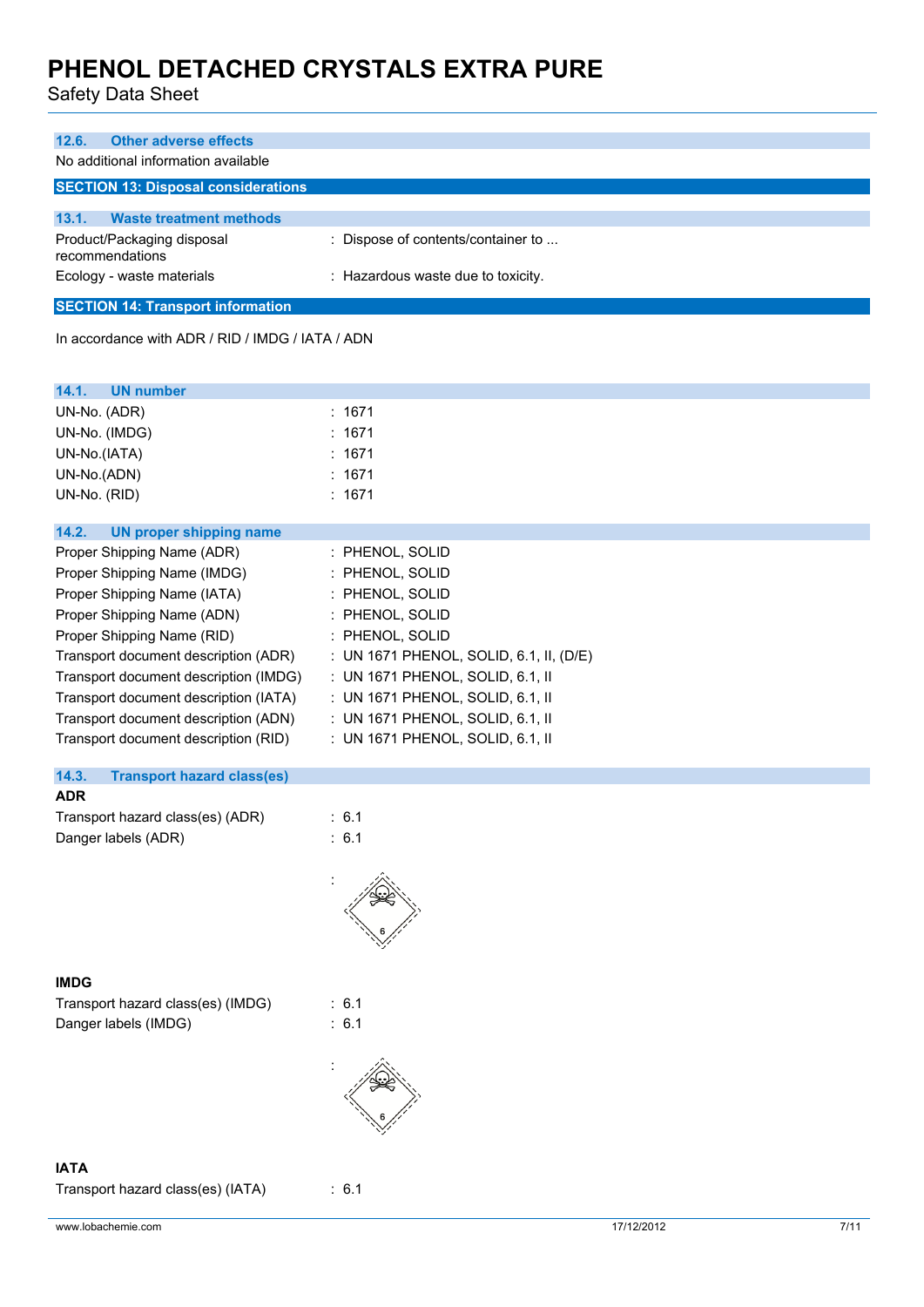| Udicty Data Uncct                            |                                          |
|----------------------------------------------|------------------------------------------|
| Hazard labels (IATA)                         | : 6.1                                    |
|                                              |                                          |
| <b>ADN</b>                                   |                                          |
| Transport hazard class(es) (ADN)             | : 6.1                                    |
| Danger labels (ADN)                          | : 6.1                                    |
|                                              |                                          |
| <b>RID</b>                                   |                                          |
| Transport hazard class(es) (RID)             | : 6.1                                    |
| Danger labels (RID)                          | : 6.1                                    |
|                                              |                                          |
| 14.4.<br><b>Packing group</b>                |                                          |
| Packing group (ADR)                          | $\lesssim 11$                            |
| Packing group (IMDG)                         | $\lesssim 11$                            |
| Packing group (IATA)                         | $\therefore$ II                          |
| Packing group (ADN)                          | $\therefore$ II                          |
| Packing group (RID)                          | $\lesssim 11$                            |
| 14.5.<br><b>Environmental hazards</b>        |                                          |
| Dangerous for the environment                | : $No$                                   |
| Marine pollutant                             | : No                                     |
| Other information                            | : No supplementary information available |
| 14.6.<br><b>Special precautions for user</b> |                                          |
| - Overland transport                         |                                          |

| Classification code (ADR)                                    | : T2          |
|--------------------------------------------------------------|---------------|
| Special provision (ADR)                                      | : 279         |
| Limited quantities (ADR)                                     | : 500g        |
| Excepted quantities (ADR)                                    | : E4          |
| Packing instructions (ADR)                                   | : P002, IBC08 |
| Special packing provisions (ADR)                             | : B4          |
| Mixed packing provisions (ADR)                               | : MP10        |
| Portable tank and bulk container<br>instructions (ADR)       | : T3          |
| Portable tank and bulk container special<br>provisions (ADR) | : TP33        |
| Tank code (ADR)                                              | : SGAH        |
| Tank special provisions (ADR)                                | : TU15, TE19  |
|                                                              |               |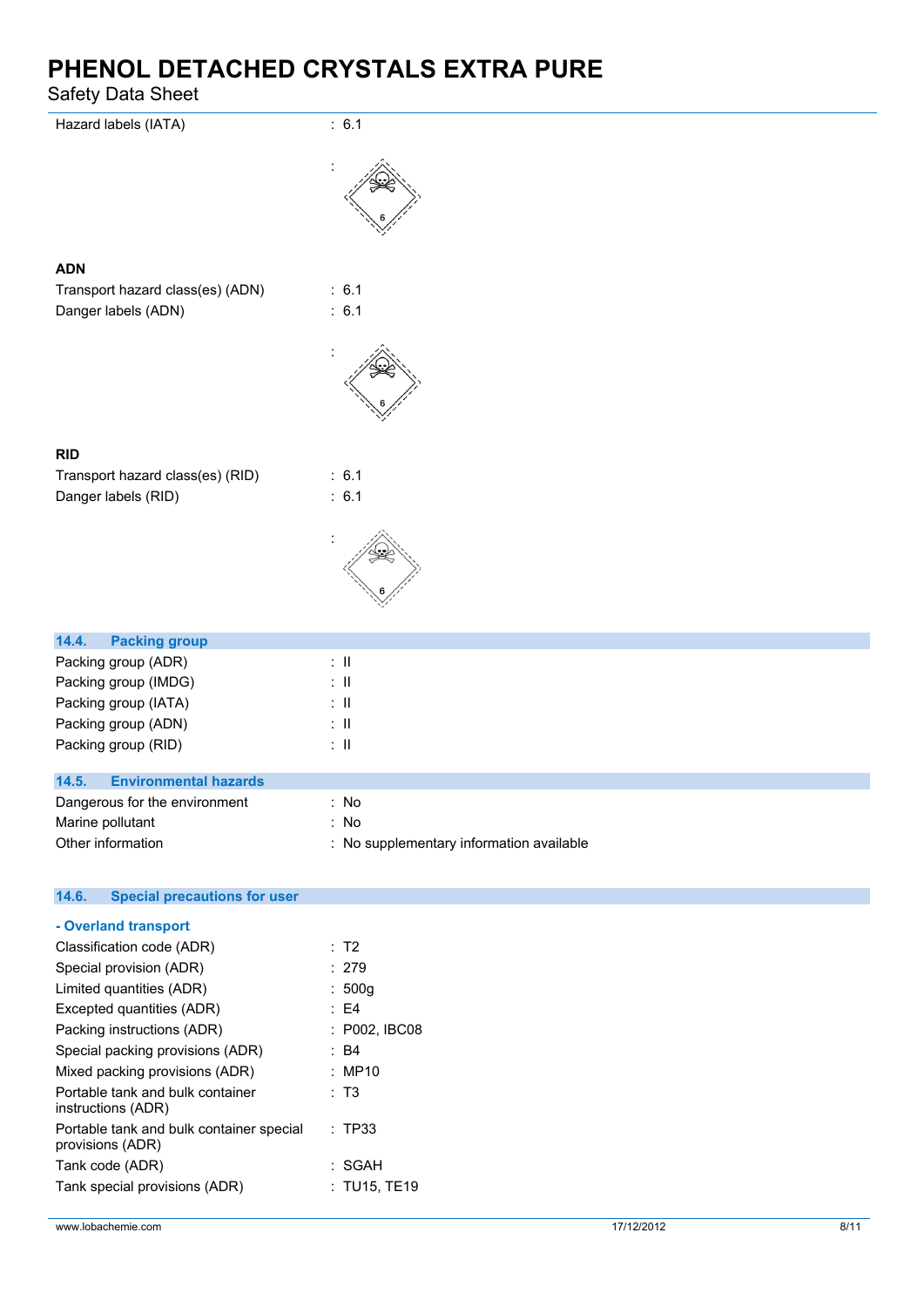| Vehicle for tank carriage                                                  | AT                     |
|----------------------------------------------------------------------------|------------------------|
| Transport category (ADR)                                                   | $\overline{2}$         |
| Special provisions for carriage - Packages<br>(ADR)                        | : V11                  |
| Special provisions for carriage - Loading,<br>unloading and handling (ADR) | : CV13, CV28           |
| Special provisions for carriage - Operation<br>(ADR)                       | : S9, S19              |
| Hazard identification number (Kemler No.)                                  | t.<br>60               |
| Orange plates                                                              | $\vdots$<br>60         |
|                                                                            | 1671                   |
| Tunnel restriction code (ADR)                                              | D/E<br>÷               |
| EAC code                                                                   | : 2X                   |
| - Transport by sea                                                         |                        |
| Special provision (IMDG)                                                   | : 279                  |
| Limited quantities (IMDG)                                                  | 500 <sub>q</sub><br>t. |
| Excepted quantities (IMDG)                                                 | E4                     |
| Packing instructions (IMDG)                                                | P002                   |
| IBC packing instructions (IMDG)                                            | : IBC08                |
| IBC special provisions (IMDG)                                              | : B2, B4               |
| Tank instructions (IMDG)                                                   | Т3                     |
| Tank special provisions (IMDG)                                             | <b>TP33</b><br>t.      |
| EmS-No. (Fire)                                                             | : F-A                  |
| EmS-No. (Spillage)                                                         | $: S-A$                |
| Stowage category (IMDG)                                                    | : A                    |
| MFAG-No                                                                    | 153                    |
| - Air transport                                                            |                        |
| PCA Excepted quantities (IATA)                                             | : E4                   |
| PCA Limited quantities (IATA)                                              | Y644                   |
| PCA limited quantity max net quantity<br>(IATA)                            | 1kg                    |
| PCA packing instructions (IATA)                                            | 669                    |
| PCA max net quantity (IATA)                                                | 25kg<br>÷.             |
| CAO packing instructions (IATA)                                            | : 676                  |
| CAO max net quantity (IATA)                                                | : 100kg                |
| Special provision (IATA)                                                   | : A113                 |
| ERG code (IATA)                                                            | : 6L                   |
| - Inland waterway transport                                                |                        |
| Classification code (ADN)                                                  | : T2                   |
| Special provisions (ADN)                                                   | : 279, 802             |
| Limited quantities (ADN)                                                   | : 500 g                |
| Excepted quantities (ADN)                                                  | E4                     |
| Equipment required (ADN)                                                   | $:$ PP, EP             |
| Number of blue cones/lights (ADN)                                          | : 2                    |
| - Rail transport                                                           |                        |
| Classification code (RID)                                                  | T <sub>2</sub><br>÷    |
| Special provision (RID)                                                    | 279                    |
| Limited quantities (RID)                                                   | : $500g$               |
| Excepted quantities (RID)                                                  | E <sub>4</sub>         |
| Packing instructions (RID)                                                 | P002, IBC08            |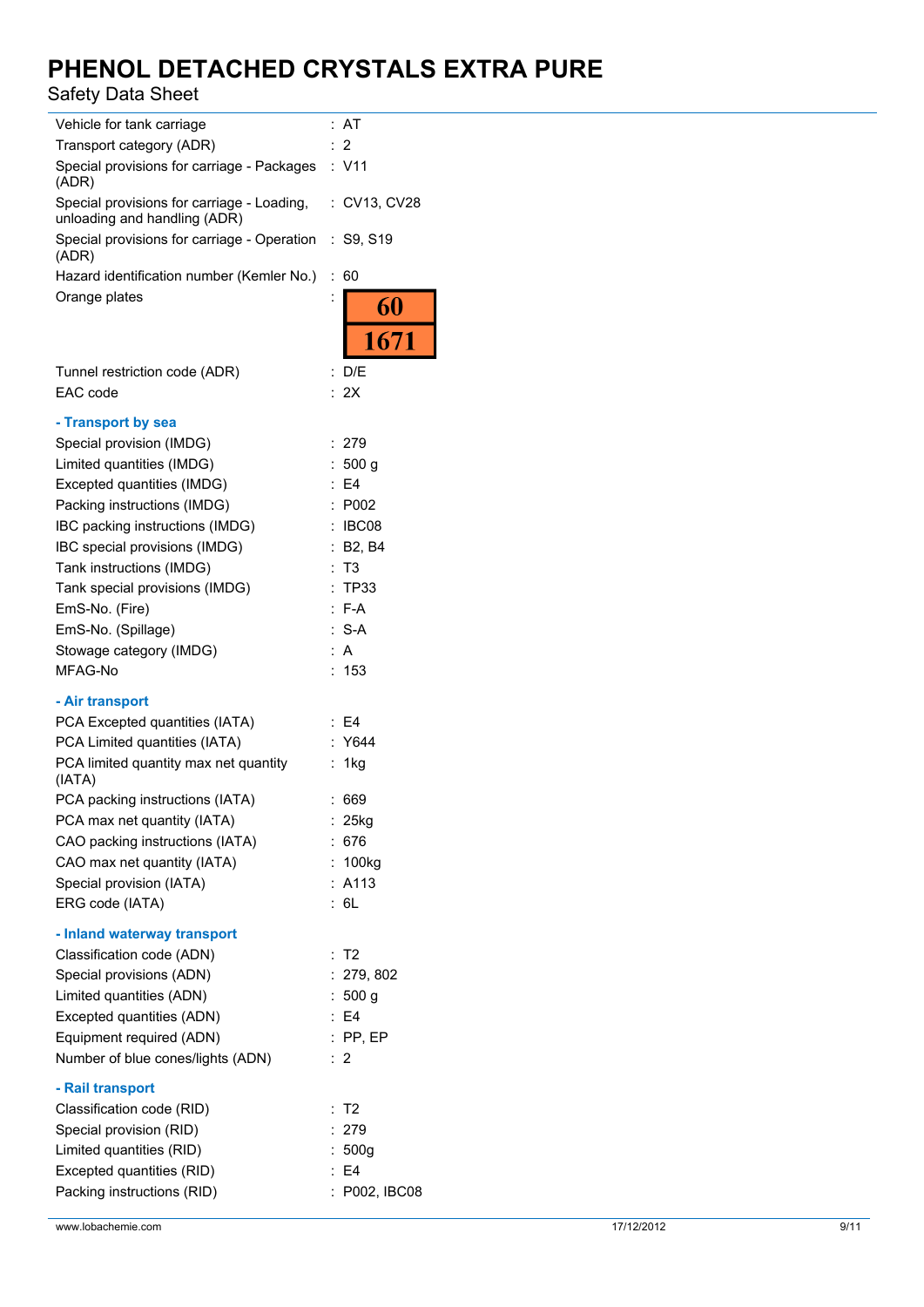## Safety Data Sheet

| Special packing provisions (RID)                                 | : B4               |
|------------------------------------------------------------------|--------------------|
| Mixed packing provisions (RID)                                   | : MP10             |
| Portable tank and bulk container<br>instructions (RID)           | : T3               |
| Portable tank and bulk container special<br>provisions (RID)     | : TP33             |
| Tank codes for RID tanks (RID)                                   | : SGAH             |
| Special provisions for RID tanks (RID)                           | : TU15             |
| Transport category (RID)                                         | $\cdot$ 2          |
| Special provisions for carriage – Packages<br>(RID)              | : W11              |
| Special provisions for carriage – Loading<br>and unloading (RID) | : CW13, CW28, CW31 |
| Colis express (express parcels) (RID)                            | : CE9              |
| Hazard identification number (RID)                               | : 60               |
|                                                                  |                    |

**14.7. Transport in bulk according to Annex II of MARPOL 73/78 and the IBC Code**

### Not applicable

## **SECTION 15: Regulatory information**

**15.1. Safety, health and environmental regulations/legislation specific for the substance or mixture**

### **15.1.1. EU-Regulations**

No REACH Annex XVII restrictions

PHENOL DETACHED CRYSTALS EXTRA PURE is not on the REACH Candidate List PHENOL DETACHED CRYSTALS EXTRA PURE is not on the REACH Annex XIV List

### **15.1.2. National regulations**

#### **Germany**

| AwSV/VwVwS Annex reference                                                     | : Water hazard class (WGK) 2, hazardous to water (Classification according to<br>VwVwS, Annex 2; WGK No 170)                                 |
|--------------------------------------------------------------------------------|----------------------------------------------------------------------------------------------------------------------------------------------|
| 12th Ordinance Implementing the Federal<br>Immission Control Act - 12. BlmSchV | : Is not subject of the 12. BlmSchV (Hazardous Incident Ordinance)                                                                           |
| <b>Denmark</b>                                                                 |                                                                                                                                              |
| Recommendations Danish Regulation                                              | : Young people below the age of 18 years are not allowed to use the product                                                                  |
|                                                                                | Pregnant/breastfeeding women working with the product must not be in direct<br>contact with the product                                      |
|                                                                                | The requirements from the Danish Working Environment Authorities regarding work<br>with carcinogens must be followed during use and disposal |

No additional information available